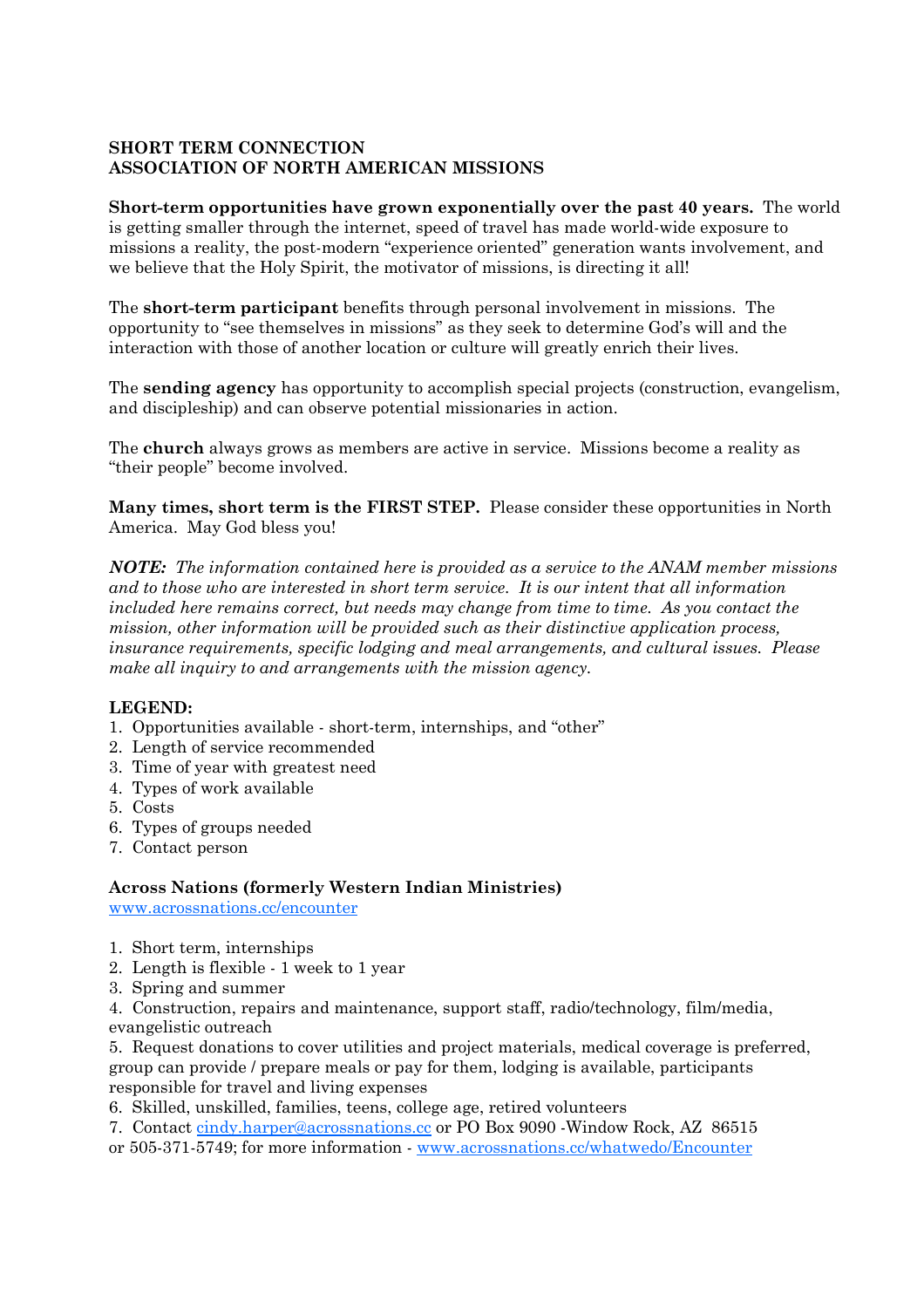# **American Indian Missions - Arizona and New Mexico**

www.aimisw.org

- 1. Short-term and internships; volunteers
- 2. One week to one year
- 3. Work teams any time of year, weather permitting
- 4. Construction, repairs/maintenance, program staff, support staff, office help, camp staff
- 5. Group or individual is responsible for all costs lodging available for up to 36
- 6. Skilled, unskilled, families, teens, and college age
- 7. Roger Scarbro, General Director aimiroger@yahoo.com; 505-778-5109;

PO Box 1459 - Gallup, NM 87305

# **Cedine Bible Mission - Spring City, TN**

www.cedine.org

- 1. Short term, internships, and MAPS (Missionary Apprenticeship and Practical Studies)
- 2. From a weekend up to two years
- 3. Summer staff

4. Construction, maintenance, program and support staff, office, food service, cabin & activity leaders

- 5. Donation to cover costs
- 6. Skilled, unskilled, families, and college age
- 7. Vernon Tannahill, General Director vernon@cedine.org

# **Christian Discipleship Center - Cortez, CO**

www.c-d-c.org

- 1. Short term and internships
- 2. Up to 6 months
- 3. Summer program
- 4. Construction, maintenance, program and support staff, office, food service
- 5. Workers cover their own expenses and food
- 6. Skilled, unskilled, families, and college age
- 7. Joe Mehesy cdc@fone.net

# **Flagstaff Mission to the Navajos - Flagstaff, AZ**

www.fmn.org

1. Short term and internships

2. Length is flexible - Short-term & internships; also available are opportunities to partner with other organizations who can provide training and other ministry opportunities.

- 3. Summer (work available year-round)
- 4. Construction, maintenance, program and support staff, evangelistic, office
- 5. Participants responsible for costs and meals
- 6. Skilled, unskilled, families, teens, and college age
- 7. Daniel Taggart, Executive Director dtaggart@fmn.org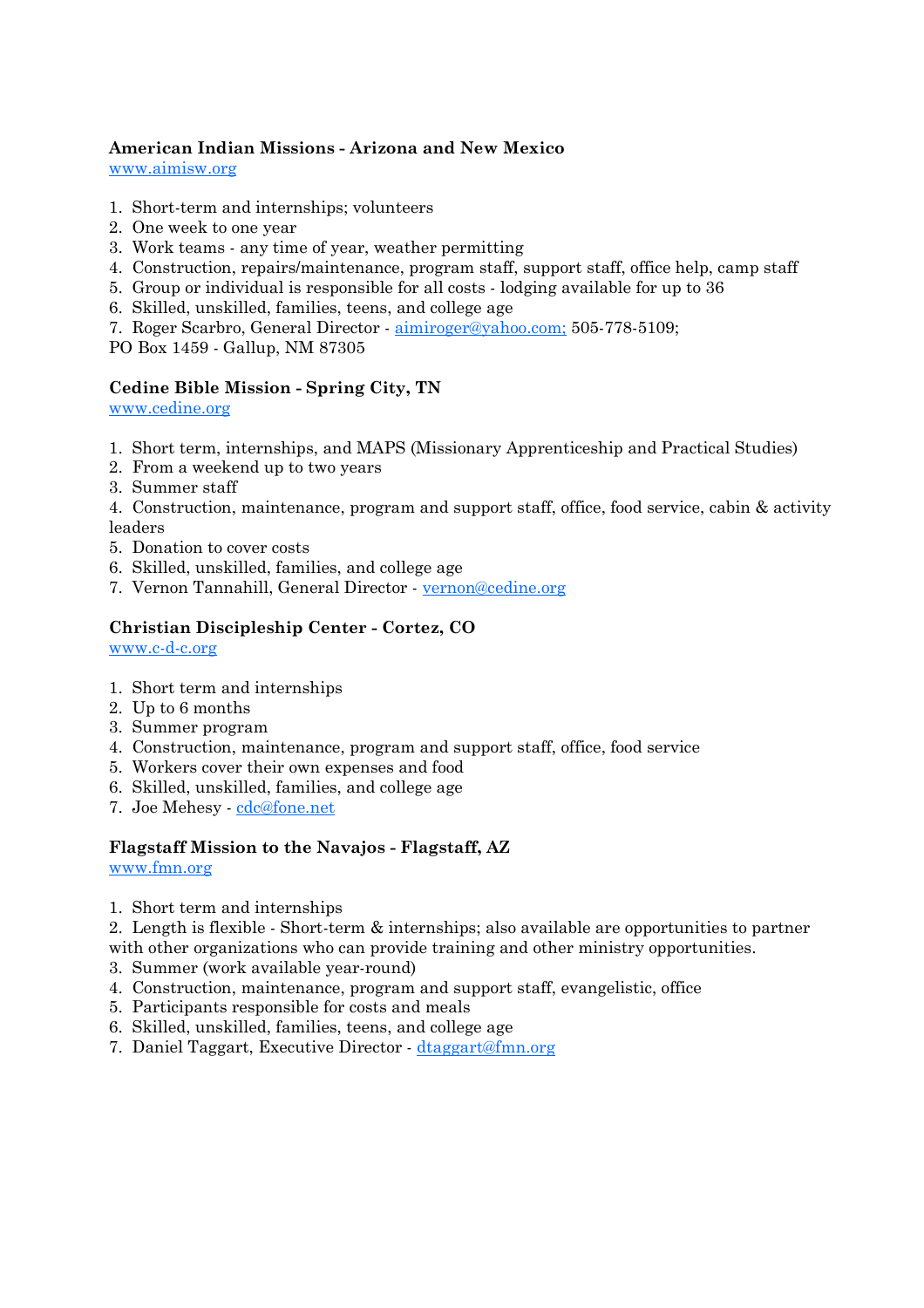# **Indian Bible College - Flagstaff, AZ**

www.indianbible.org

- 1. Short term and internships
- 2. Length of service is flexible
- 3. Summer
- 4. Construction, maintenance, office help, discipleship
- 5. Contact IBC
- 6. Skilled, unskilled, families, college age
- 7. Dr. Jason Koppen, President jkoppen@indianbible.org

#### **Missionary TECH Team - Longview, TX**

www.missionarytechteam.org

- 1. Short term and internships
- 2. Short term length is flexible; internships minimum 2 months service
- 3. Year-round opportunities
- 4. See www.missionarytechteam.org for skills identification
- 5. Lodging provided, participants responsible for meals and travel. Financial scholarship

available toward college expenses upon meeting certain summer intern requirements.

7. Randy Harris, President - rharris@techteam.org

#### **Rockies Southwest Bible Church Extension**

www.rsbce.org

- 1. Pastoral Internships
- 2. Two weeks to six months
- 3. Year-round opportunities
- 4. Pastoral internships
- 5. Participants raise support; meals based on circumstances; lodging provided;
- 6. This is for those considering pastoral ministry
- 7. Tim Chally Director tjchally@rsbce.org

## **Source of Light International - Madison, GA**

www.sourcelight.org

- 1. Short term and "Extreme Assignment"
- 2. Short term length is flexible; "Extreme Assignment" one year
- 3. Year-round opportunities
- 4. Construction, maintenance, program and support staff, evangelistic, office
- 5. Participants responsible for travel and most meals
- 6. Skilled, unskilled, families, teens, and college age
- 7. Phil Winder, Director of Operations pwinder@sourcelight.org